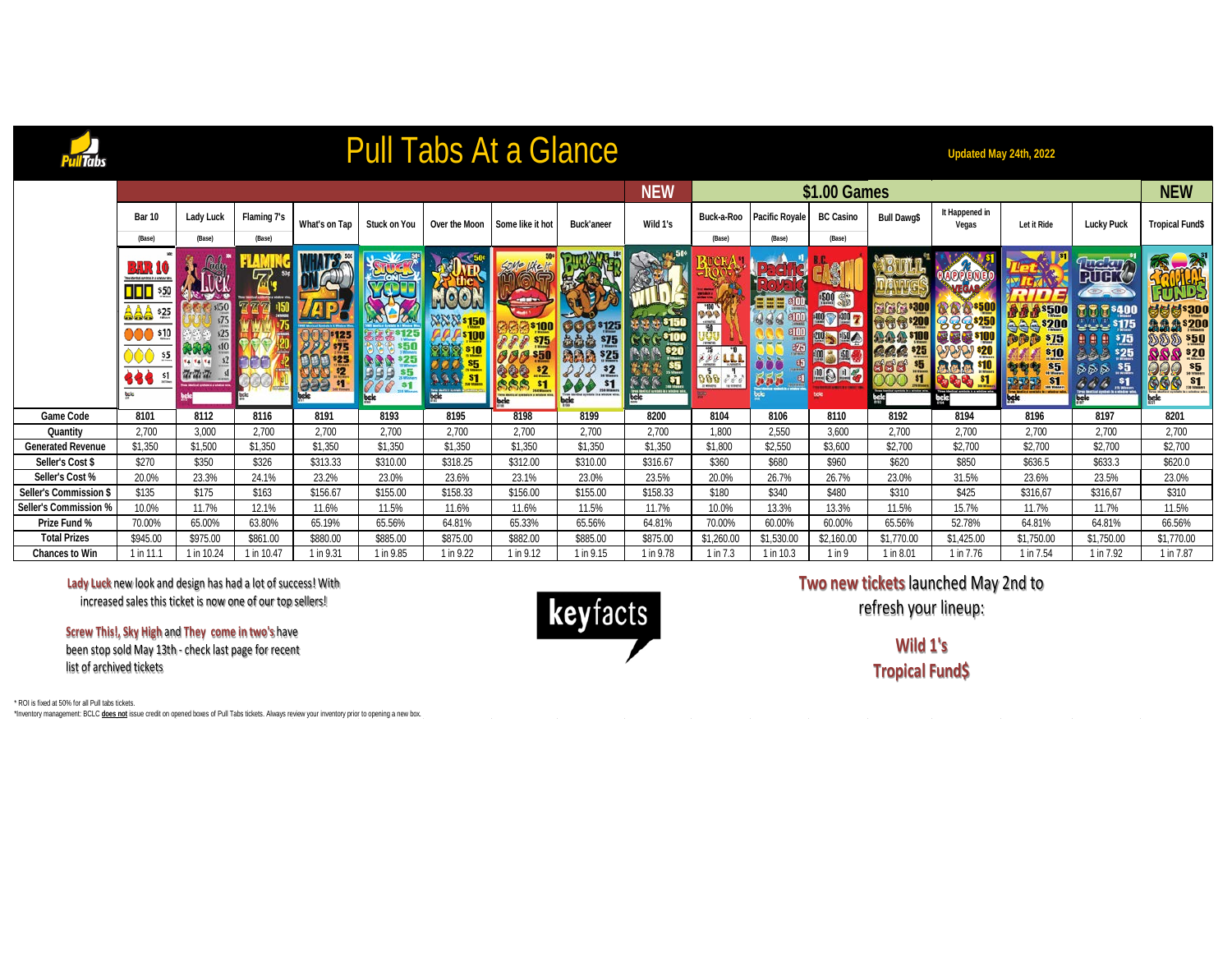|                | PullTabs                                                                                                        |                                   |                              |                                     |                |                                              |                              | Pull Tabs prize breakdown                                                |                             | Updated May 24th, 2022 |                                 |                                           |                                                 |                   |                         |                |                                              |                                           |
|----------------|-----------------------------------------------------------------------------------------------------------------|-----------------------------------|------------------------------|-------------------------------------|----------------|----------------------------------------------|------------------------------|--------------------------------------------------------------------------|-----------------------------|------------------------|---------------------------------|-------------------------------------------|-------------------------------------------------|-------------------|-------------------------|----------------|----------------------------------------------|-------------------------------------------|
|                |                                                                                                                 |                                   | 50¢ Games                    |                                     |                |                                              |                              |                                                                          |                             |                        |                                 |                                           | <b>\$1.00 Games</b>                             |                   |                         |                |                                              |                                           |
|                | <b>Bar 10</b><br>(Base)                                                                                         | <b>Lady Luck</b><br>(Base)        | <b>Flaming 7's</b><br>(Base) |                                     |                | What's on Tap   Stuck on You   Over the Moon | Some like it<br>Hot          | Buck'a'neer                                                              | Wild 1's                    | Buck-a-Roo<br>(Base)   | <b>Pacific Royale</b><br>(Base) | <b>BC Casino</b><br>(Base)                | They come in<br>two's                           | Bull Dawg\$       | It Happened in<br>Vegas | Let it Ride    | <b>Lucky Puck</b>                            | <b>Tropical Fund\$</b>                    |
|                | BRR 10<br>$\frac{$50}{2}$<br>525<br>AAA<br>510<br>000<br>$\frac{15}{2}$<br>444<br>51<br>$\overline{\mathbf{w}}$ | <b>sI50</b><br>s25<br>The The The | 高高高可以<br>盟盟                  | $2^{125}$<br>$\frac{25}{12}$<br>999 | s <sub>1</sub> | $rac{s_{5}}{s_{1}}$<br>٠                     | $rac{s_2}{s_1}$<br><b>CB</b> | s <u>125</u><br>$\frac{$15}{25}$<br>$\frac{$25}{25}$<br>$\frac{$25}{21}$ | 0<<br>$\frac{1}{3}$<br>bala | $\delta\phi$           | an an an                        | 500 95<br>▽鯉り<br><b>&gt; 1194</b><br>血固血石 | 0000 500<br>333100<br>120<br>6666110<br>6666110 | \$25<br>б<br>bele | <b>\$20</b><br>м        | \$5<br>81      | <b>RITH Y</b><br>\$25<br>\$5<br>西西西<br>66651 | \$50<br>$8\frac{20}{5}$<br><b>GGG \$1</b> |
| Code           | 8101                                                                                                            | 8112                              | 8116                         | 8191                                | 8191           | 8195                                         | 8198                         | 8199                                                                     | 8200                        | 8104                   | 8106                            | 8110                                      | 8189                                            | 8192              | 8194                    | 8196           | 8197                                         | 8201                                      |
| Quantity       | 2,700                                                                                                           | 3,000                             | 2,700                        | 2,700                               | 2,700          | 2,700                                        | 2,700                        | 2,700                                                                    | 2,700                       | 1,800                  | 2,550                           | 3,600                                     | 2,700                                           | 2,700             | 2,700                   | 2,700          | 2,700                                        | 2,700                                     |
| \$1            | 205                                                                                                             | 225                               | 206                          | 245                                 | 235            | 250                                          | 244                          | 250                                                                      | 240                         | 185                    | 200                             | 390                                       | 300                                             | 270               | 300                     | 300            | 275                                          | 270                                       |
| \$2            |                                                                                                                 | 50                                | 45                           | 30                                  |                |                                              | 44                           | 30                                                                       |                             |                        |                                 |                                           |                                                 |                   |                         |                |                                              |                                           |
| \$5            | 20                                                                                                              |                                   |                              |                                     | 25             | 25                                           |                              |                                                                          | 25                          | 25                     | 26                              |                                           |                                                 | 50                |                         | 40             | 50                                           | 50                                        |
| \$8            |                                                                                                                 |                                   |                              |                                     |                |                                              |                              |                                                                          |                             |                        |                                 |                                           |                                                 |                   |                         |                |                                              |                                           |
| \$10           | $\overline{4}$                                                                                                  | 10                                |                              |                                     |                | 15                                           |                              |                                                                          |                             | 25                     |                                 | $\overline{2}$                            | 30                                              |                   | 30                      | 10             |                                              |                                           |
| \$20           |                                                                                                                 |                                   | 2                            |                                     |                |                                              |                              |                                                                          | 8                           |                        |                                 |                                           | 15                                              |                   | 15                      |                |                                              | 15                                        |
| \$25           | $\overline{4}$                                                                                                  | $\overline{4}$                    |                              | 12                                  | 10             |                                              |                              | 12                                                                       |                             | $\overline{4}$         | 12                              |                                           |                                                 | 10                |                         |                | 10                                           |                                           |
| \$40<br>\$50   |                                                                                                                 |                                   |                              |                                     |                |                                              |                              |                                                                          |                             |                        |                                 |                                           |                                                 |                   |                         |                |                                              |                                           |
| \$75           | 10 <sup>1</sup>                                                                                                 | $\overline{2}$                    |                              |                                     | 3              |                                              | 4<br>$\overline{2}$          |                                                                          |                             | 2                      |                                 | $\overline{2}$                            |                                                 |                   |                         |                |                                              | 5                                         |
|                |                                                                                                                 |                                   | 3                            | $\overline{2}$                      |                | $\overline{2}$                               | $\overline{2}$               | $\overline{2}$                                                           | $\overline{2}$              | 5                      | 9                               | $\overline{1}$                            | $\overline{1}$                                  | 5                 | $\mathbf{1}$            | 6              | 3                                            |                                           |
| \$100<br>\$125 |                                                                                                                 |                                   |                              | $\overline{1}$                      | $\mathbf{1}$   |                                              |                              | $\overline{1}$                                                           |                             |                        |                                 |                                           |                                                 |                   |                         |                |                                              |                                           |
| \$150          |                                                                                                                 | $\overline{2}$                    | $\overline{2}$               |                                     |                | $\mathbf{1}$                                 |                              |                                                                          |                             |                        |                                 | $\overline{1}$                            |                                                 |                   |                         |                |                                              |                                           |
| \$175          |                                                                                                                 |                                   |                              |                                     |                |                                              |                              |                                                                          |                             |                        |                                 |                                           |                                                 |                   |                         |                | $\overline{2}$                               |                                           |
| \$200          |                                                                                                                 |                                   |                              |                                     |                |                                              |                              |                                                                          |                             |                        |                                 | $\overline{1}$                            |                                                 | -1                |                         | -1             |                                              | $\overline{2}$                            |
| \$250          |                                                                                                                 |                                   |                              |                                     |                |                                              |                              |                                                                          |                             |                        |                                 |                                           | $\mathbf{1}$                                    |                   | $\mathbf{1}$            |                |                                              |                                           |
| \$300          |                                                                                                                 |                                   |                              |                                     |                |                                              |                              |                                                                          |                             |                        |                                 | $\overline{1}$                            |                                                 | -1                |                         |                |                                              |                                           |
| \$350          |                                                                                                                 |                                   |                              |                                     |                |                                              |                              |                                                                          |                             |                        |                                 |                                           |                                                 |                   |                         |                |                                              |                                           |
| \$400          |                                                                                                                 |                                   |                              |                                     |                |                                              |                              |                                                                          |                             |                        |                                 | -1                                        |                                                 |                   |                         |                | -1                                           |                                           |
| \$500          |                                                                                                                 |                                   |                              |                                     |                |                                              |                              |                                                                          |                             |                        |                                 |                                           | $\overline{1}$                                  |                   | $\overline{1}$          | $\overline{1}$ |                                              |                                           |
|                | 243                                                                                                             | 293                               | 258                          | 290                                 | 274            | 293                                          | 296                          | 295                                                                      | 276                         | 246                    | 247                             | 400                                       | 348                                             | 337               | 348                     | 348            | 341                                          | 343                                       |